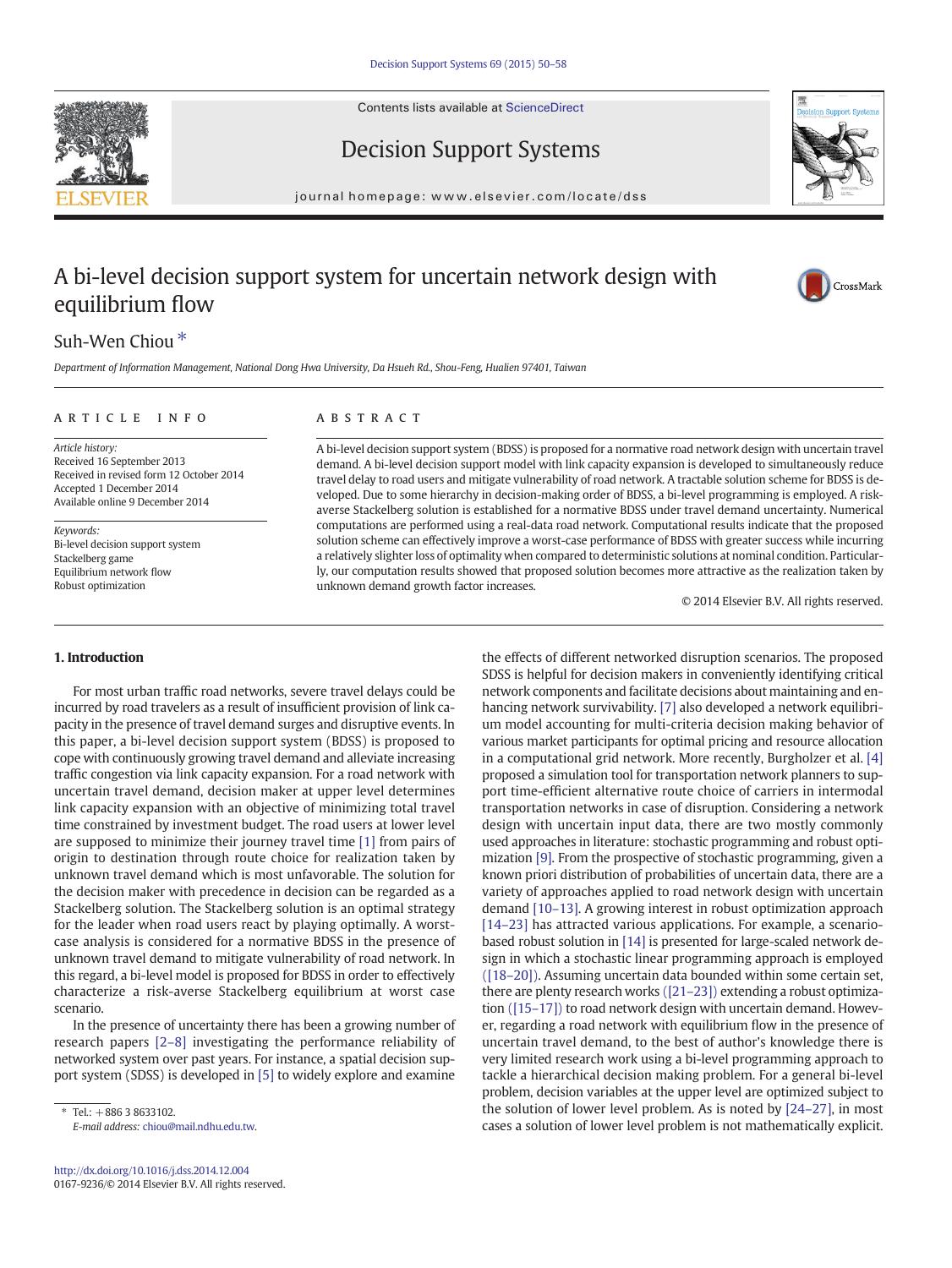A bi-level program generally turns out to be a non-convex problem and computationally intractable. Because of the non-convexity, solution algorithms in [28–[31\]](#page--1-0) can simply solve a bi-level problem of modestsize only locally. As noted from literature in [32–[34\],](#page--1-0) the equilibrium flow at lower level is generally not differentiable at some point. The first-order approximation for equilibrium flow may fail at these points. Therefore it would be preventive from direct use of the results in  $[35]$  for equilibrium flow. In this paper, we propose a novel and computationally tractable solution scheme based on recent work in sensitivity for generalized gradients [\[36](#page--1-0)–38] to solve BDSS in the presence of uncertain travel demand for equilibrium flow.

The contributions made from this paper are summarized as follows. Firstly, a bi-level decision support system (BDSS) is presented to determine optimal link capacity expansion for uncertain road network with equilibrium flow. A risk-averse Stackelberg equilibrium for a worst case scenario of system performance is established. The performance measure, maximized with respect to travel demand growth factor on the one hand, is minimized with respect to link capacity expansion in the presence of uncertain travel demand, on the other hand. In this regard, the worst-case performance measure serves as an upper bound estimate for link capacity expansion in the presence of a worst case travel demand. Secondly, a computationally tractable solution scheme is proposed for BDSS. To this end, a modified gradient-based approach using generalized gradients is presented. Thirdly, numerical computations are performed using a benchmark real-data road network with various initial data. The rest of the paper is organized as follows. Section 2 introduces a bi-level decision support system with a min– max model for equilibrium network flow. A bi-level programming approach is proposed. A risk-averse Stackelberg solution is characterized by a tractable computation scheme proposed in [Section 3.](#page--1-0) Numerical computations are performed in [Section 4](#page--1-0) using a medium-size realdata road network with link capacity expansions. Conclusions for this paper and extensions of the proposed approach to topics of interest are briefly summarized in [Section 5.](#page--1-0)

### 2. A BDSS problem formulation

A BDSS program is introduced for uncertain road network design with equilibrium flow. In the presence of uncertain travel demand, a BDSS with link capacity expansion can be regarded as a Stackelberg game. Both the decision maker with the leader at the upper level and road users with the followers at the lower level are trying to realize a best solution on their own with respect to some certain but generally different objectives. At the upper level the decision maker has the leadership in playing the game and can determine a set of robust link capacity expansions. The route choice chosen by users at the lower level for a worst-case realization taken by unknown demand strongly relies on link capacity expansion determined by decision maker at the upper level. That is, road users have to react optimally on decision maker's choice for a worst-case realization taken by unknown travel demand.

In the presence of uncertain demand, the solution for BDSS with equilibrium flow is considered as a risk-averse Stackelberg equilibrium. The constraints at the lower level can be defined in part by a parametric variational inequality. Notation used for a BDSS with respect to link capacity expansion under uncertain travel demand is summarized first.

2.1. Notation

- $G(N, L)$  a road network with node set N and link set L.
- W a set of origin-destination (OD) pairs.
- $R_w$  a set of routes between OD pair w,  $\forall w \in W$ .
- q a matrix of travel demand for OD pairs.
- μ a set of OD demand growth factor,  $μ = [μ<sub>w</sub>]$ ,  $∀ w ∈ W$ .
- k a vector of link current capacity,  $k = [k_a]$ ,  $\forall a \in L$ .
- u a vector of link capacity expansion upper bound,  $u = [u_a]$ ,  $\forall a \in I$ .
- y a vector of link capacity expansion,  $y = [y_a]$ ,  $\forall a \in L$ .
- f a vector of average link flow,  $f = [f_a]$ ,  $\forall a \in L$ .
- h vector of route flow between points of entry to points of exit from network,  $h = [h_p]$ ,  $\forall p \in R_w$ ,  $\forall w \in W$ .
- λ a link-route incidence matrix.
- Λ a OD-route incidence matrix.
- $c(y, f)$  a vector of link flow travel cost,  $c = [c_a(y_a, f)], \forall a \in L$ .
- $\pi$  a vector of minimum travel cost between OD pair w,  $\forall w \in W$ ,  $\pi = [\pi_w]$ .
- C a vector of route flow travel cost,  $C = [C_p]$ ,  $\forall p \in R_w$ ,  $\forall w \in W$ .

$$
V(y)
$$
 a vector of link capacity expansion investment cost,  $V(y) = [V_a(y_a)], \forall a \in L.$ 

ω a conversion factor from investment cost to travel cost.

### 2.2. A lower level problem

A user equilibrium flow at the lower level in BDSS can be identified by a variational inequality as follows. Let K denote a feasible set for network flow, i.e.

$$
K = \{f : f = \lambda h, \Lambda h = q, h \ge 0\}.
$$
\n<sup>(1)</sup>

According to [\[39\],](#page--1-0) a user equilibrium flow can be characterized if and only if for every  $\overline{f} \in K$  there exists a  $f \in K$  such that

$$
c(f)\left(\overline{f} - f\right) \ge 0. \tag{2}
$$

For a BDSS with a set of link capacity expansion y in the presence of a realization taken by unknown demand growth factor  $\mu$ , a responding user equilibrium flow  $f(\mu, y)$  can be characterized in the following way. Let  $K(\mu)$  denote a feasible set for a parametric user equilibrium flow with respect to some realization taken by unknown future demand growth factor  $\mu$ , we have

$$
K(\mu) = \{f : f = \lambda h, \Lambda h = \mu q, h \ge 0\}.
$$
\n(3)

Therefore a parametric user equilibrium flow with demand growth factor  $\mu$  can be characterized if and only if for every  $\overline{f} \in K(\mu)$  there exists a  $f(\mu, \nu) \in K(\mu)$  such that

$$
c(y, f)\left(\overline{f} - f\right) \ge 0. \tag{4}
$$

Let  $\Omega_f(\mu, \gamma)$  denote a solution set determined by Eq. (4) consisting of responding flow  $f(\mu, \gamma)$  to a set of link capacity expansion  $\gamma$ , i.e.

$$
f(\mu, y) \in \Omega_f(\mu, y). \tag{5}
$$

Both link capacity expansion  $y^*$  and travel demand growth factor  $\mu^*$ can be determined by a bi-level program such that a pair of saddle points  $(\mu^*, y^*)$  exists. Let  $Z_0(\mu, y, f)$  denote an objective function for a BDSS with equilibrium flow f. A Stackelberg solution  $(\mu^*, y^*)$  is a saddle point if the following condition holds:

$$
Z_0(\mu, y^*, f(\mu, y^*)) \le Z_0(\mu^*, y^*, f^*) \le Z_0(\mu^*, y, f(\mu^*, y)).
$$
\n(6)

In Eq.  $(5)$ , a responding user equilibrium flow  $f^*$  to a pair of saddle points  $(\mu^*, y^*)$  is a solution of a parametric variational inequality Eq. (4). Therefore, we have

$$
f^* = f(\mu^*, y^*). \tag{7}
$$